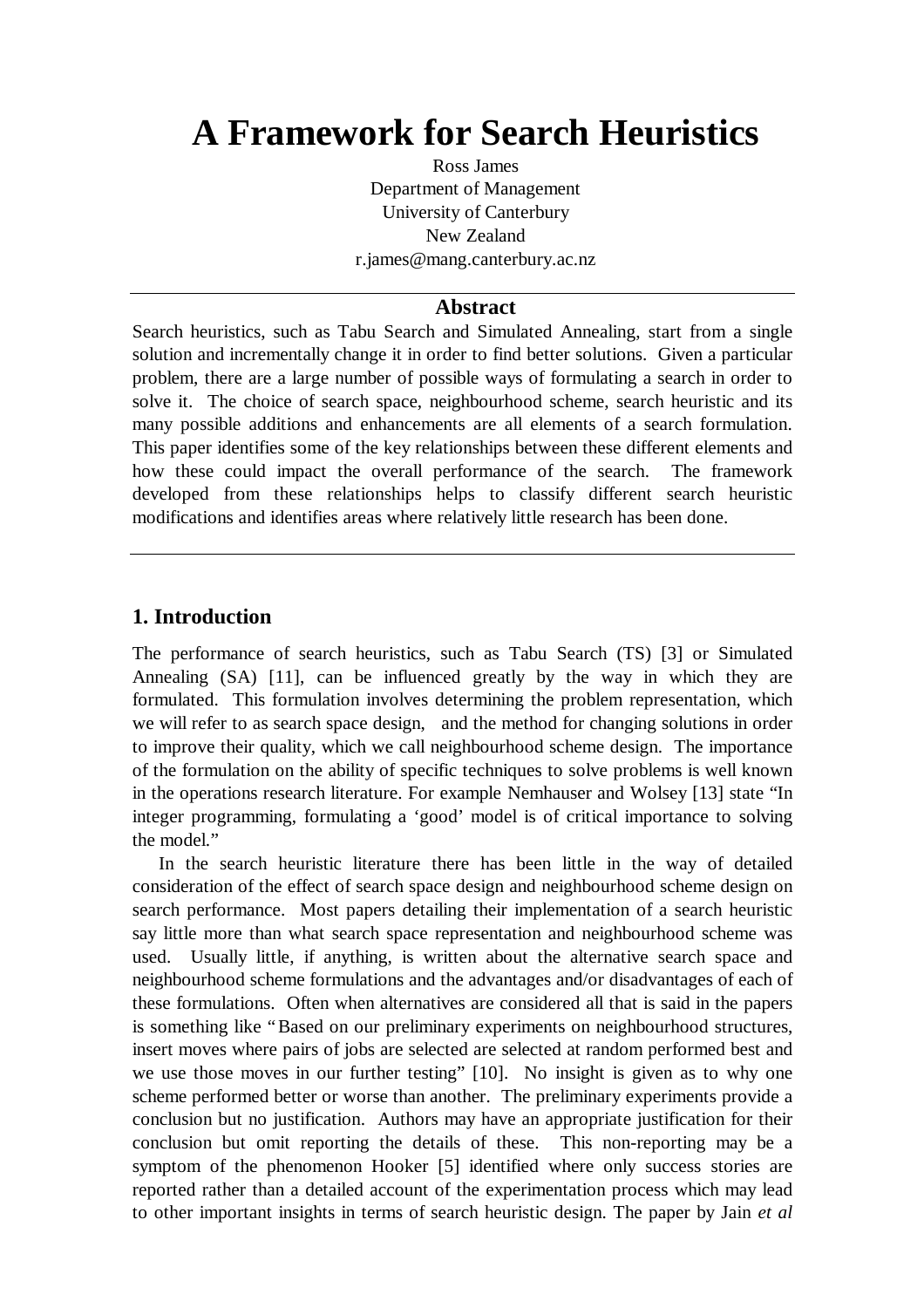[6] is a refreshing exception to this trend and demonstrates the insight that can be gained from in-depth analysis of neighbourhood schemes in particular.

So why does search space and the neighbourhood scheme design affect the performance of a search heuristic?

Firstly the topology of the search space will influence how difficult it is for the search heuristic to find good solutions. A search space with an undulating topology, i.e. with many local optima, relies heavily on the search heuristic's ability to climb out of these local optima for progress to be made. It also means that the search spends a high proportion of its time climbing out of optima rather than improving on the current solution. On the other hand a search where the search space is very smooth is equally very difficult to search, as there is little or no discrimination between neighbouring moves. In this situation the search may find it difficult to determine an appropriate direction to take and could therefore spend a large amount of time making little progress. A search space surface where all solutions lead to the global optima, in what could be called a bowl shaped topology, is the easiest to search as all improving solutions are moving the search towards the global optima.

Secondly the search space determines the number of potential solutions being considered by the search heuristic and therefore defines the enormity of the task being undertaken. Akin to determining the size of the haystack in which we a trying to find a needle. We make a distinction here between the search space and the solution space. We define the solution space as being the set of all possible solutions, both feasible and infeasible. The search space, however, does not have to contain all solutions and nor does it have to be a set of all feasible solutions, but may simply contain data that can be transformed into a solution at a later stage by an algorithm or heuristic. In doing so the search space definition could eliminate infeasible solutions from consideration or only consider solutions that adhere to the known optimality conditions of the problem. When potential solutions are eliminated from the search it is critical that the search does not eliminate optimal solutions to the problem or potentially interesting solutions [15]. It is also important in the design of search spaces that the elimination of potential solutions, even though they may be known to be non-optimal or even infeasible, may have an adverse affect on the search space topology, which may in turn make it more difficult to search. There is therefore a balancing act between reducing the search space size and the likely impact this has on the search space topology.

Thirdly the neighbourhood scheme and any search heuristic specific technique that limits the number of neighbouring solutions being considered, such as candidate lists and random probability distributions, affect the search space topology. These influence the number of possible solutions that the search examines from any one solution in the search space. If there is a large number of neighbouring solutions from a particular point then this will tend to allow a smoother route to better solutions than a scheme that allows only a few neighbouring solutions. However the number of neighbours is not the only consideration. Evans [2] in his comparison of four different neighbourhood schemes for the mean tardiness problem concluded that the performance of the search heuristic was determined more by the coverage of the solution space by the neighbourhood scheme provided rather than just the number of different neighbours defined by neighbourhood scheme.

Along with these design issues we also need to consider the fact that as we get more ideal search space surfaces then there may be a time penalty that needs to be paid. For example, if we defined our neighbourhood scheme to be that ever possible solution was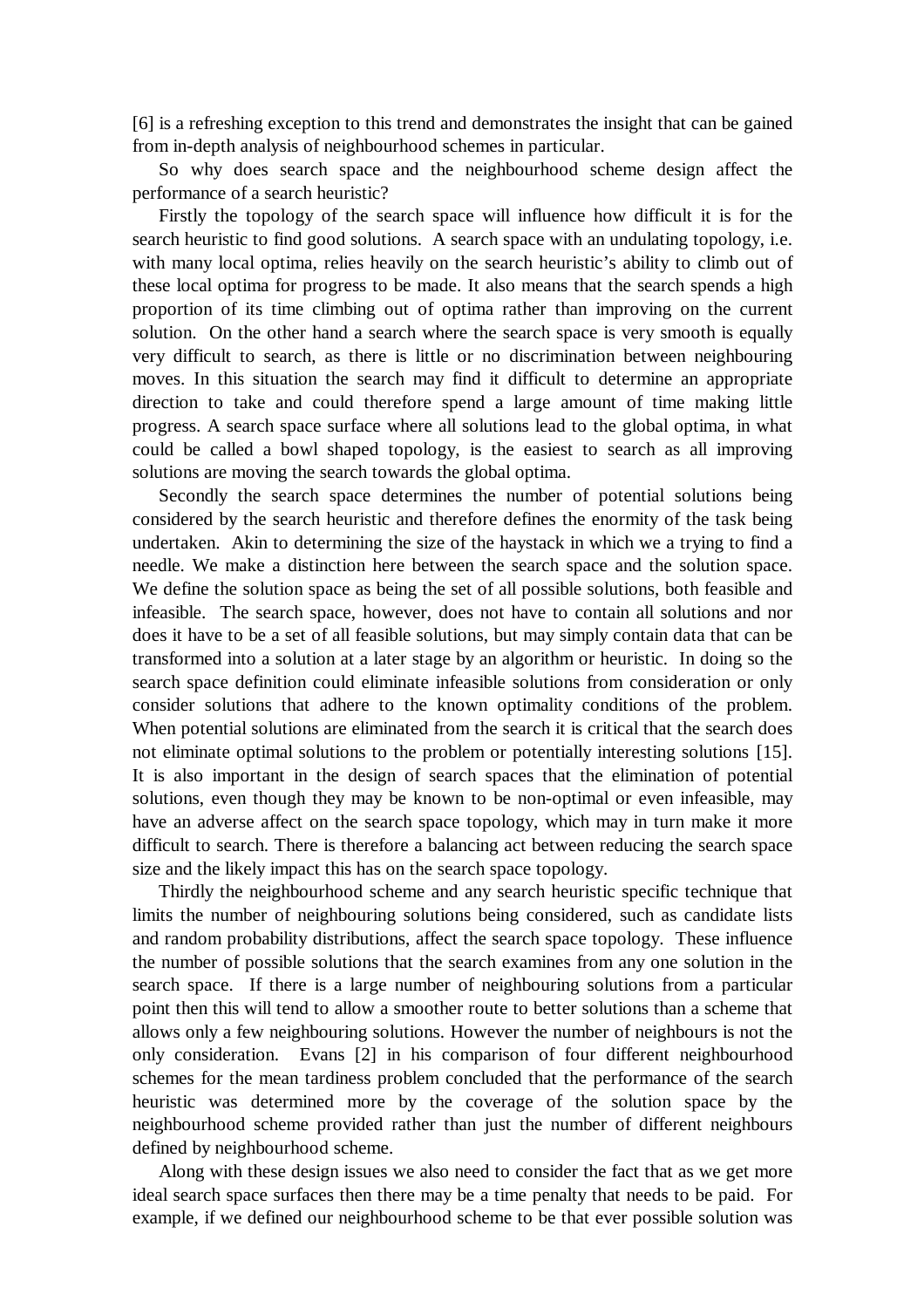the neighbour to every other possible solutions then we would have the ideal solution space surface, with the global optimal being only one step away from any solution in the solution space. However the time taken to find the correct neighbour to move to is prohibitive in most circumstances and therefore this formulation is not practical. We therefore need to balance the need for the most appropriate design and the practical requirements of an appropriate solution time.

## **2. Related Literature**

The literature that has looked at search space development and design is quite sparse. Storer *et al.* [16] examine the relationship:

Problem Data  $+$  Algorithm or Heuristic  $=$  Solution

By exploiting the explicit relationship they created two new types of search heuristics which are called "Problem Space" and "Heuristic Space" search heuristics. The Problem Space search changes the problem data but uses the same algorithm or heuristic on the changed data in order to generate a different solution. The Heuristic Space search keeps the problem data constant but changes the heuristic in some manner in order to change the solution being examined. Both of these techniques were tested on the job shop scheduling problem, and compared to the shifting bottleneck heuristic. Results showed that the problem space heuristics developed produced very competitive results and that a combined problem space and heuristic space approach only produced slightly better results than the problem space heuristc by itself.

Tsubakitani and Evans [17] explored collapsing the solution space of the travelling salesman problem (TSP) into a two-dimensional space and then using the two dimensional space as the search space. In their paper they identified there being a mapping between the TSP tour and the location on the (x,y) plane, which in this case represents the search space, and a reverse mapping between the  $(x,y)$  plane and the tour, i.e. between the search space and the resulting solution. The mapping between the tour and the cost of the tour was also explicitly identified in their model. The main advantage of this approach was that it allowed the search space to be visualised by mapping it in two dimensions. Results from 50 eight-city TSP problems showed that a search easily got trapped in local minima and it took a lot of time for the search to find the global minima. Illustrating the fact that solution spaces and neighbourhood schemes that result in almost arbitrary relationships need to rely heavily on the search being able to get out of local minima in order to perform well.

James and Buchanan [8] used the concept of a search space mapping to solutions via a heuristic. The search space was represented by a vector of binary variables which was then used by a heuristic to produce a schedule for the early/tardy scheduling problem. Their experiments showed that designing a search space using a heuristic which exploits known problem characteristics can quickly move the search into good areas of the solutions space, however a simpler neighbourhood design is better to do the fine tuning of the solution.

Vaessens *et al*. [18] proposed a template for local search in order to generalise the process of local search and to identify opportunities for development in the search heuristic literature. In their template they use functions called "Generate Neighbours", which generates all possible neighbours that can be considered by the search at a particular generation, and "Reduce Neighbours", which reduces the potential neighbours that can be considered. In this paper we are primarily concerned with these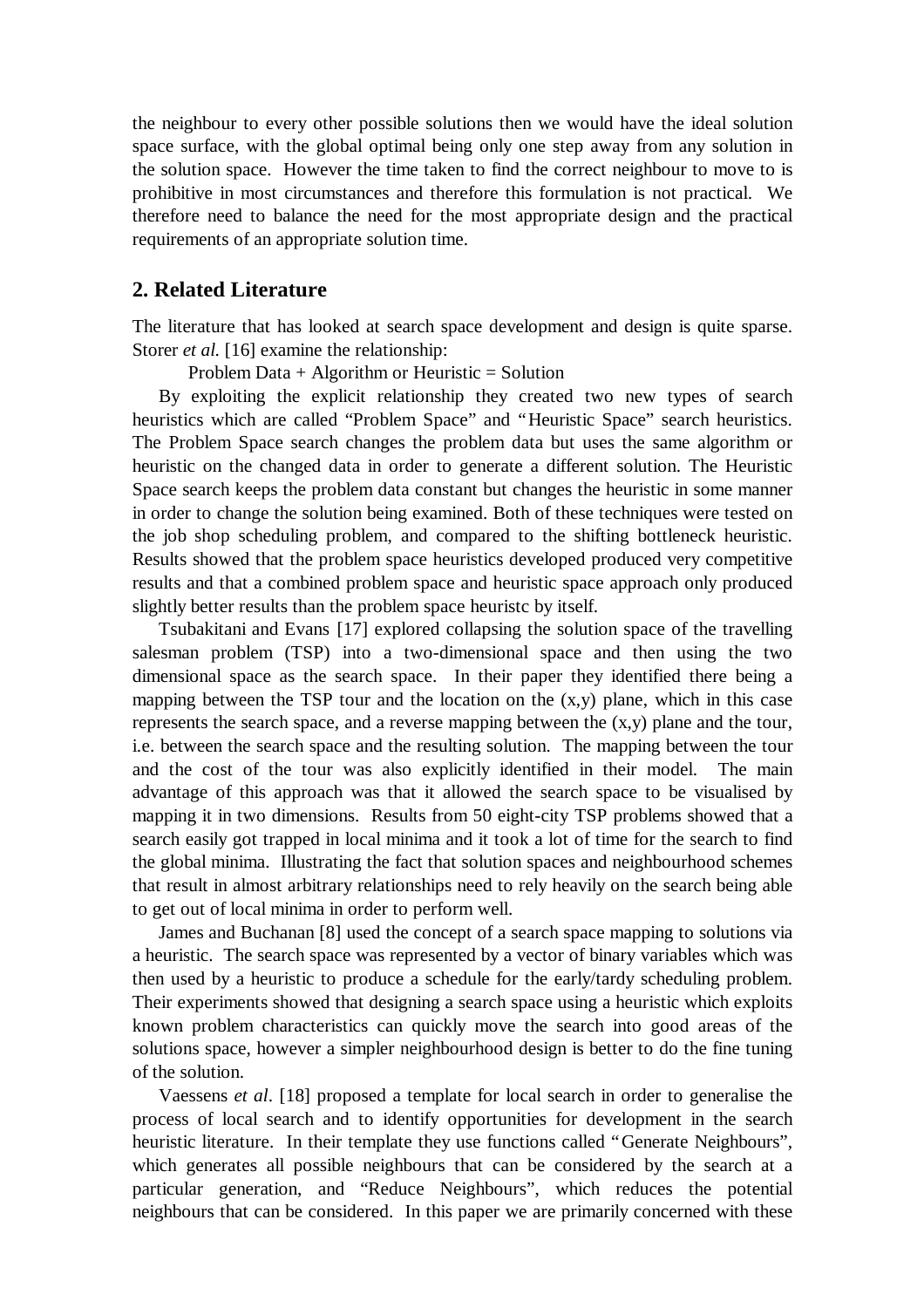two functions as they influence the search space topology. Along with the design of the functions that make up the search which Vaessens *et al*. [18] deals with, in this paper we are also deal with the actual design of the search space as well.

#### **3. Framework Development**

We now want to examine the elements that influence the search space topology and the relationships between these elements.

The first element in the framework is the way the problem is represented, what we have been referring to as the search space design. The same problem could be represented in many different ways. For example the problem representation could be a sequence of unique numbers, a sequence of 0/1 variables, a sequence of real numbers, a single number or a set of numbers. How the problem is represented will dictate how many of the remaining elements work and how efficiently they work.

The neighbourhood scheme is strongly related to the way the problem is represented and therefore the design of the search space. Often search space design is carried out before the neighbourhood scheme designed, however since these two elements are very interdependent it is useful to consider the possibilities of each simultaneously as it is the combination of these elements that helps determine the overall effectiveness of the search. For example the choice of the binary search space representation used by James [7] for the early/tardy scheduling problem was inspired by the fact that jobs get classified as either early or tardy. Therefore a way of moving from one potential neighbour to another is to simply change a job's early/tardy classification, and therefore the neighbourhood scheme inspired the 0/1 search space design.

The problem representation also directly affects what an element or instance of the search space actually contains. If it is a direct representation of the problem, then little or no decoding will be required, however other representations may require extensive decoding in order to turn the problem instance into an actual solution to the problem. When this is required an appropriate algorithm or heuristic can be used to convert this instance data into an actual solution to the problem. To do this, the algorithm or heuristic may require some information on the problem in order to convert the instance data into a solution. This will depend extensively on the problem representation. For example, a TSP problem with a sequence of cities problem representation no extra problem data would be required to generate the final tour of the cities. However for an algorithm solving a scheduling problem which uses a sequence of jobs representation, the problem data would be used to determine the times when jobs were started and completed. Information of job processing times is required. The problem data used by the algorithm or heuristic may not necessarily be the original problem data, but could be modified during the search in order to change the way the search operates.

Once the solution is determined by the algorithm or heuristic it can then be evaluated by the objective function so that its quality can be assessed. The objective function will use the original problem data in order to evaluate the quality of the solution. The objective function used does not necessarily have to be the original objective function for the problem. Various changes can be made to the objective function by the search in order to make the different areas of the search space more or less attractive to the search overall.

An important design relationship exists between the objective function and the neighbourhood scheme. The interaction of the objective function and the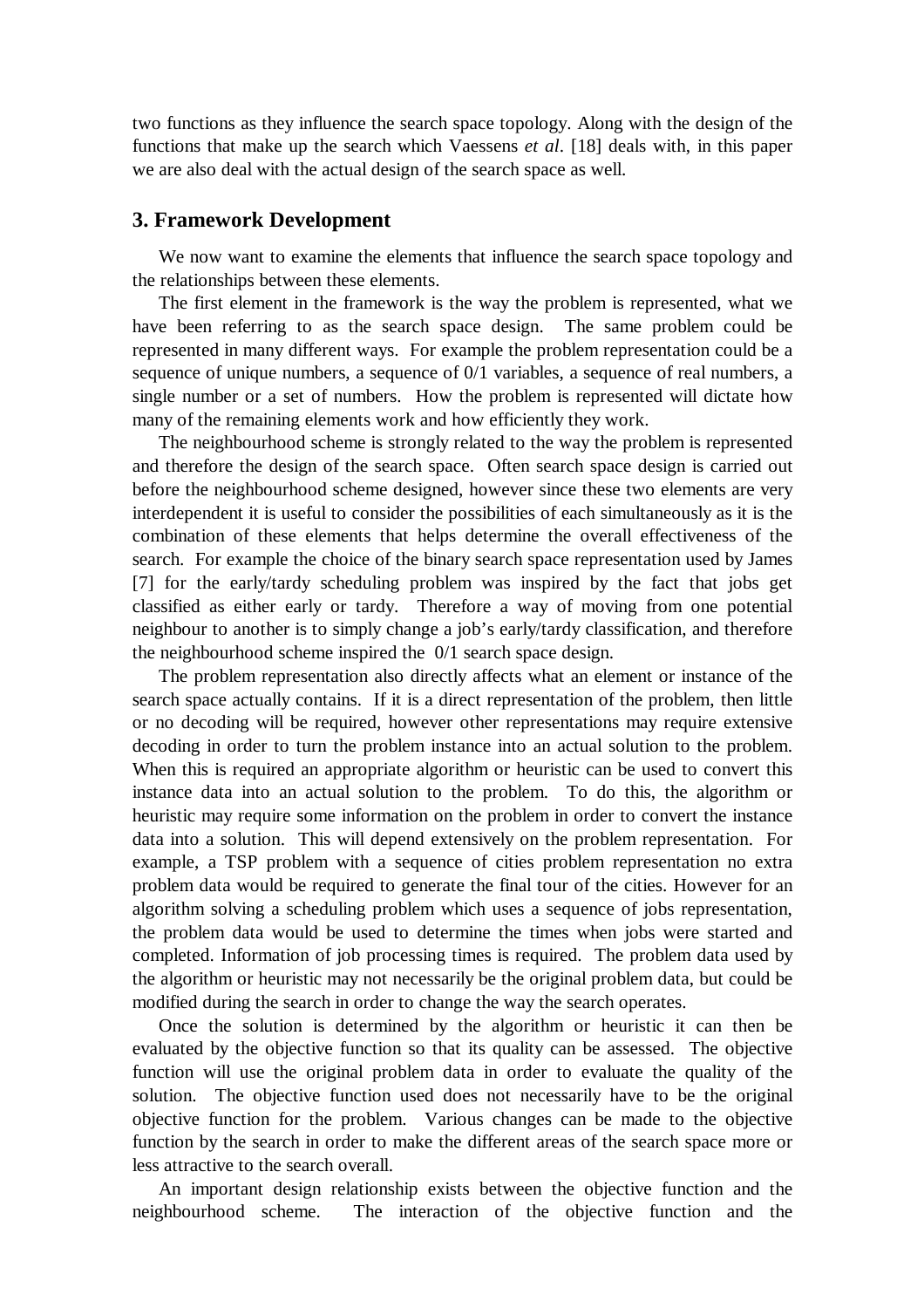neighbourhood scheme is critical to the success of the search. The neighbourhood scheme should be designed to try to preserve the majority of the elements of the current solution so that the changes in the objective function value are not too large and therefore adversely affecting the topology of the search space. An example of this is in TSP formulations if you compare a 2-opt neighbourhood scheme with a neighbourhood scheme that swaps the order of two cities in the tour. One reason the 2-opt performs better in this situation is that it only breaks and introduces two arcs in the tour whereas the swap breaks and introduces four arcs. As the arcs are directly related to the objective function, as it is the arcs that determine the cost of the tour. The smaller perturbations of the solution, with respect to the arcs in the solution, mean less variance in the neighbouring solution's objective function values and hence a smoother search space topology.

The actual neighbours to a solution are normally a subset of all the possible neighbours generated from the neighbourhood scheme. Restricting the number of candidate neighbours and/or moving before evaluating all possible neighbours are evaluated can increase the unevenness of the search space topology. This is because the move selected may not be the best possible move in that situation and therefore the variance in objective function value will be higher than what it could have been if all neighbours have be examined. Despite this draw back the use of candidate neighbourhood schemes that restrict the number of neighbours should be considered as many studies ([1], [14], [9]) have shown that the speed gains for a search, such as tabu search, outweigh the disadvantages that may occur due to a less smooth search space topology. Both large and small neighbourhood sizes should generally be avoided so determining the best size neighbourhood is often a case of experimentation on search space, neighbourhood scheme and the problem being solved. Interestingly Jain *et al.* [6] demonstrated that for some problems a problem specific neighbourhood can developed which allow a very small neighbourhood size without decreasing search performance.

The level of independence between neighbours in the search space needs to be considered when assessing the effect of reducing the number of neighbours considered at each iteration. Neighbours are said to be independent if the result of making change A then change B is the same as making change B then change A. When neighbours are independent reducing the neighbourhood size may have little effect on the progress of the search as the independence of the moves simply means the search fine tunes different parts of the solution at each stage and less care is required when selecting moves. However if the moves are interdependent then the search performance may be adversely affected by reducing the neighbourhood size as the search could easily deviate from the path that would lead to the optima very easily. Again using the TSP problem and a 2-opt neighbourhood scheme is an example of a search space that is very independent. The changes made are localised to a small part of the solution, and therefore changes made to one region of the solution are not highly related to changes in another region of the solution. In this type of problem context a solution could be improved by taking its parts and improving them separately. In interdependent formulations the entire solution needs to be consider in its entirety.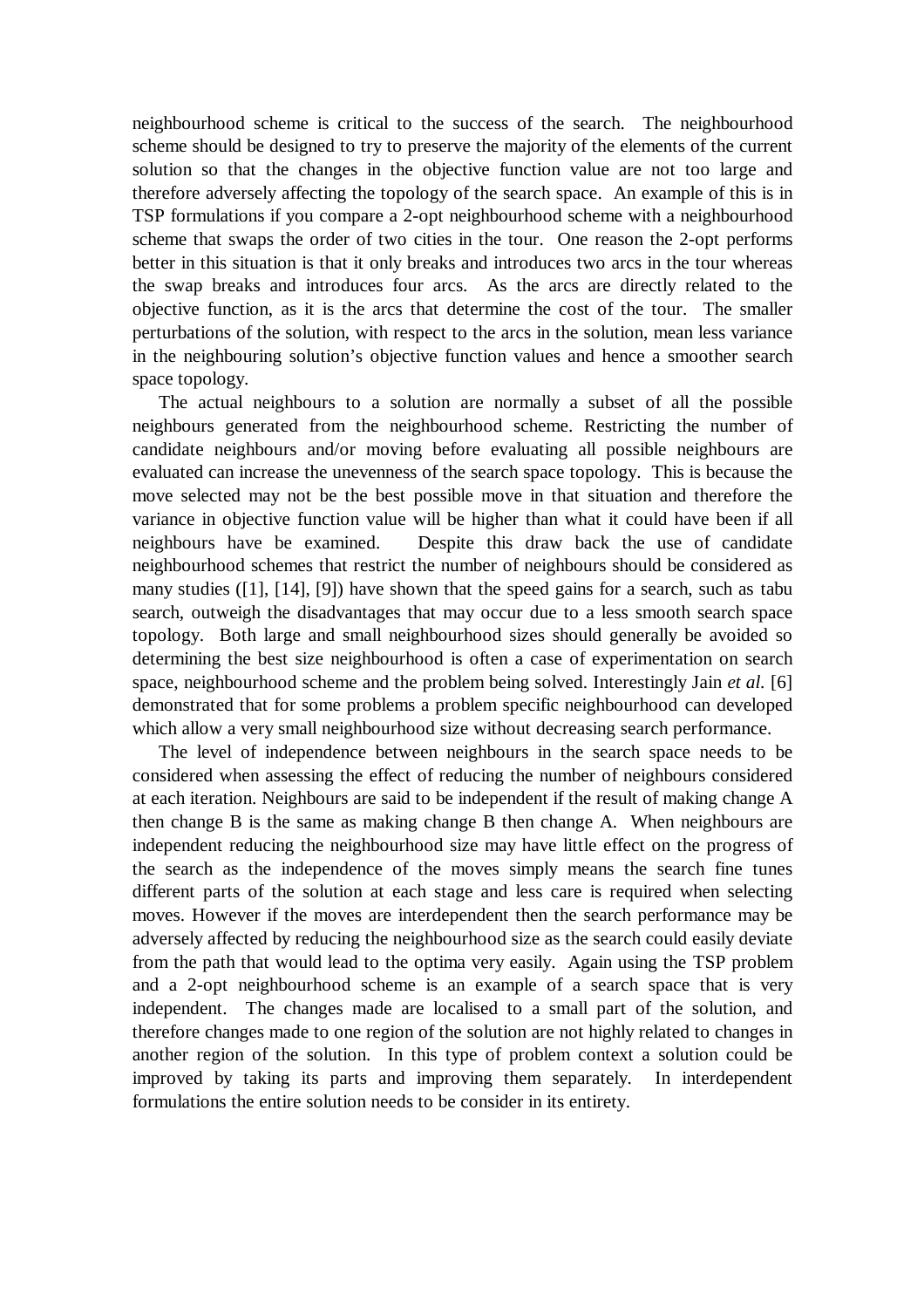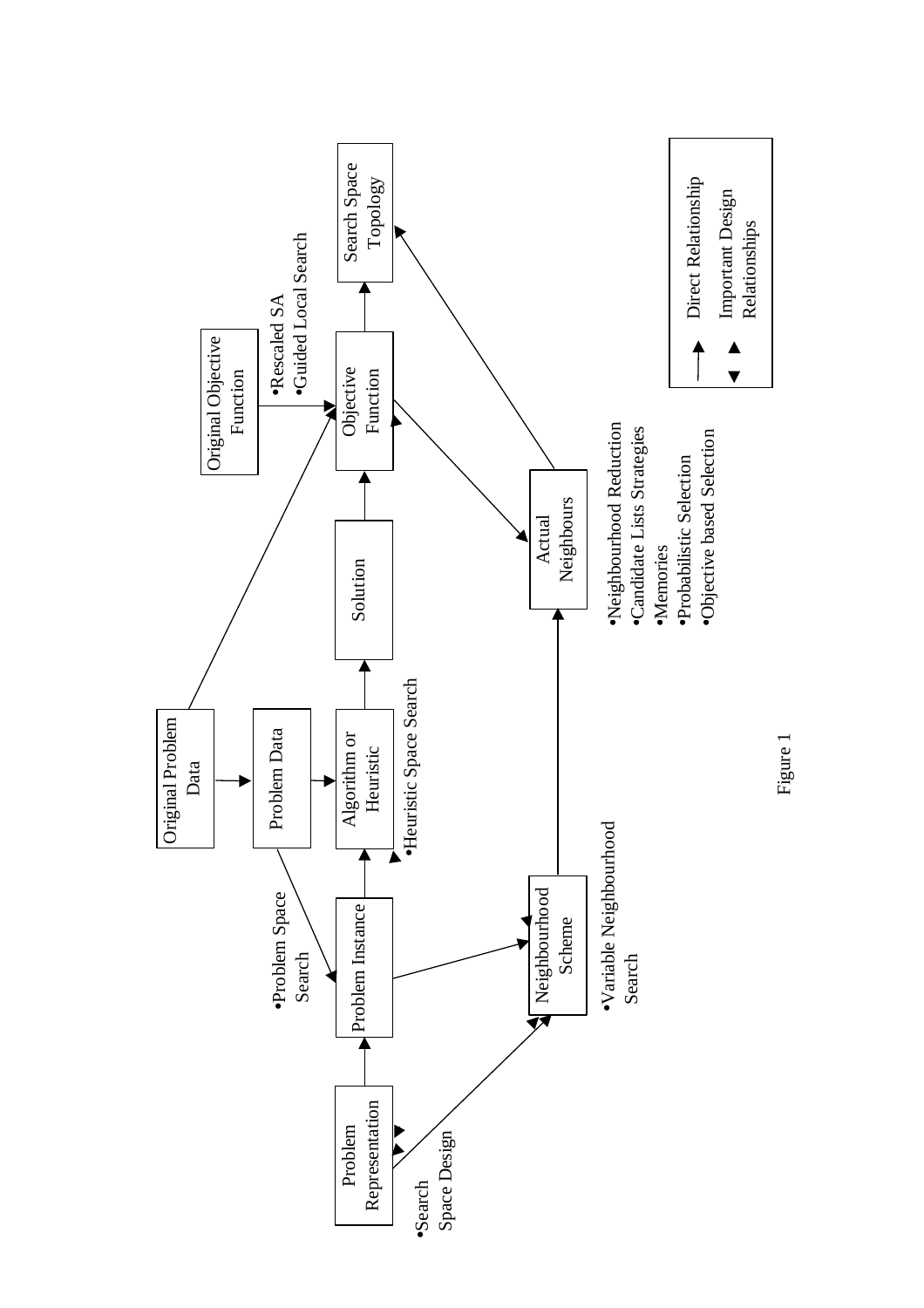The two direct influences on search space topology are the objective function  $-$  by calculating the quality of a particular search space instance on the search space – and the actual neighbours to that search space instance which effectively define what the relationships are between search space instances.

All of the relationships described above are summarised in Figure 1. Most of the elements outlined in the Figure 1 have been used in some way in order to either implement a search heuristic or to improve the performance of a search heuristic. For example:

- Storer *et al.* [16] looks at modifying both the problem data and the algorithm or heuristic as a means of moving the search from one solution to another. Problem instances in this case become either the problem data which is modified or the weightings given to particular heuristics.
- James [7] and James and Buchanan [8] look at changing the search space directly by representing the problem using a more abstract search space and a heuristic which converts this to an actual solution.
- The Neighbourhood scheme is one of the crucial in terms of defining the solution space as it defines the relationships between points. The emphasis here is on using an appropriate neighbourhood scheme for the problem that is being developed. The neighbourhood scheme defines the local minima in the solution space. Hence techniques such as "Variable Neighbourhood Search" [12] have been used in order to allow a search to break out of a local minima by switching from one neighbourhood scheme to another once a local minima is found.
- Methods that control the actual neighbours are probably the most widely used techniques in order to differentiate the various search heuristics and their enhancements. One aspect of this are techniques which convert a large neighbourhood scheme to smaller more manageable size, hence enabling the search to decide on which neighbour to move to more quickly. The main search techniques, such as Tabu Search and Simulated Annealing, could also be classified as primarily using this element in order to break out of local optima. These methods restrict the possible candidate moves that can be considered at a particular point during the search. In the case of Tabu Search the tabu list forms a memory which restrict the choice of neighbour while in the case of simulated annealing nonimproving moves are only available probabilistically.
- Objective functions have also been used as a means for generating different solutions. Guided Local Search [19] is a technique that once the local search has reached a local minima, a penalty is added to the objective function of the search which deters the search from visiting that solution again. This effectively lifts that part of the solution space in such a way that is no longer is a local minima and hence allows the local search to progress again. Another heuristic which has used the manipulation of the objective function to aide the search is Rescaled Simulated Annealing proposed by Herault [4]. This search heuristic does not use objective function changes to make new neighbourhoods, as Guided Local Search does, but uses it to smooth out the solution space by redefining the energy or objective function by including a target energy level. The new energy function is defined as:

$$
E_i = \left(\sqrt{f_i} - \sqrt{f_{target}}\right)^2
$$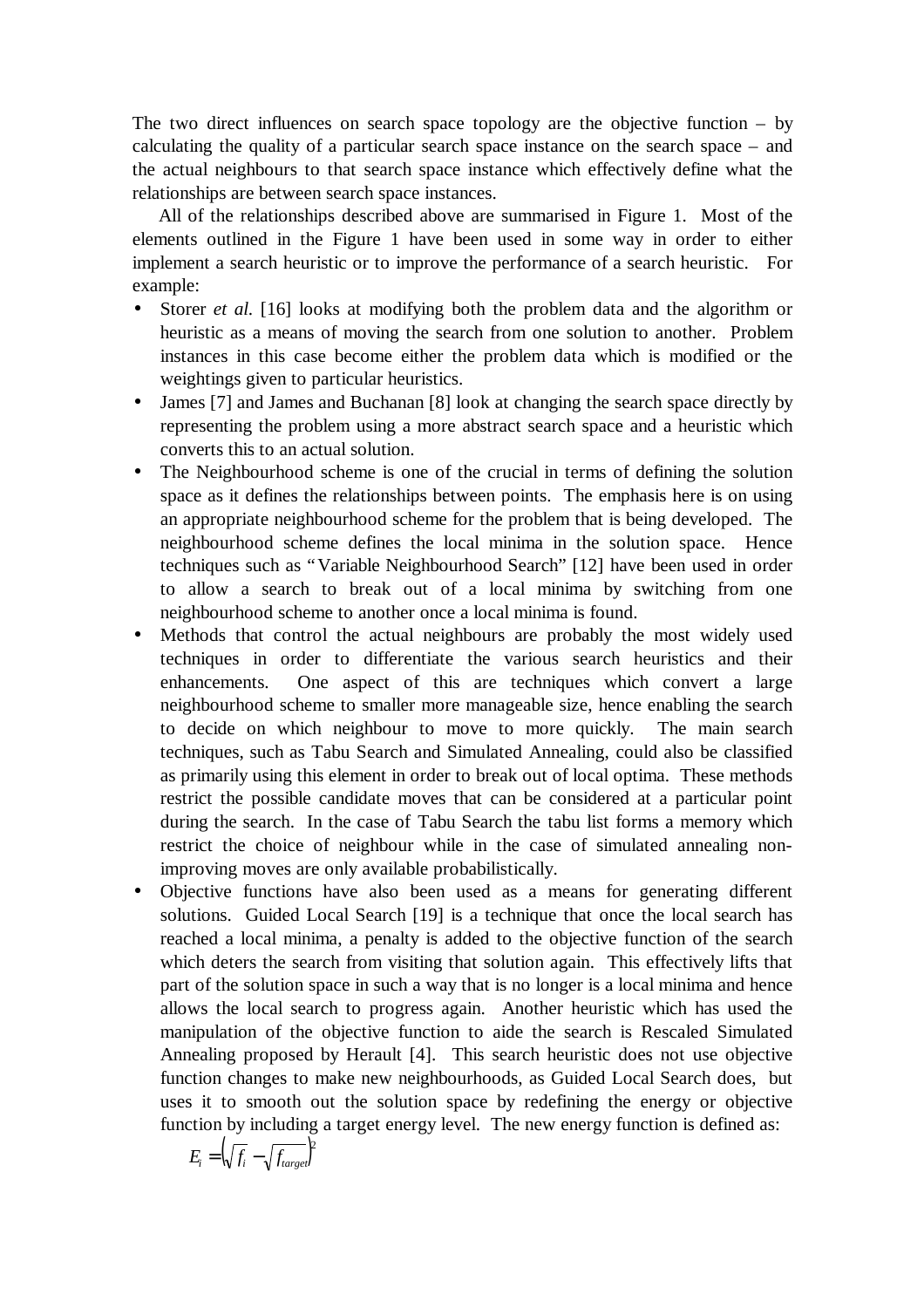where  $E_i$  is the new objective function for solution  $i, f_i$  is the original objective function for solution *i* and *ftarget* is a target energy level that dictates the level of smoothing and is directly related to the temperature of the SA.

The key in designing a search heuristic is to be aware of the interconnectivity between each of the different elements. Focusing solely on one element may not reveal the underlying changes happening in the overall structure of the search as changing one element can have a major impact on the performance of other elements. Understanding the interrelationships between different elements of the search enables us to start understanding why a particular change in a search heuristic causes a positive or negative change in the overall performance of the search.

#### **4. Conclusions**

The purpose of the framework is to give some insight into how the performance of search heuristics can be impacted by search space topology and to understand the impact of relationships between differing elements on search space topology. For example, too often the literature has developed search heuristics using a particular search space, neighbourhood scheme, etc. and found that this performed better on the standard benchmark problems than another standard heuristic or other search technique implemented. The question that needs to be answered is why does it perform better? Which improved relationship described in the model is causing this performance improvement? Does this hold for all types of problem data as opposed to just the standard benchmark problems? By identifying the elements and the interactions between them we can start to understand why differing elements may contribute to better performance of the search heuristic overall. This framework which concentrates on search space topology provides a means of structuring the relationships between elements.

The framework, by classifying the current literature according to the framework, also identifies some unexplored areas which may provide some new insights in the area of search heuristics. The first is the use of problem modification feeding into the objective function. In a similar manner to Guided Local Search which manipulates the objective function to bring the search out of a local minima, it may be possible to manipulate the problem data itself to get a similar effect. Whether this is a more effective way of dealing with local minima than Guided Local Search or any other technique is an open question.

A second opportunity is similar in that it is manipulating the problem data but unlike the Problem Space search the data would not be used as a search space but would be used by the algorithm or heuristic in order to manipulate the search space. It may be necessary in this instance to also calculate an actual solution using the original problem data in order to record best solutions to the original problem as well, however the search space surface would be governed by the modified problem data.